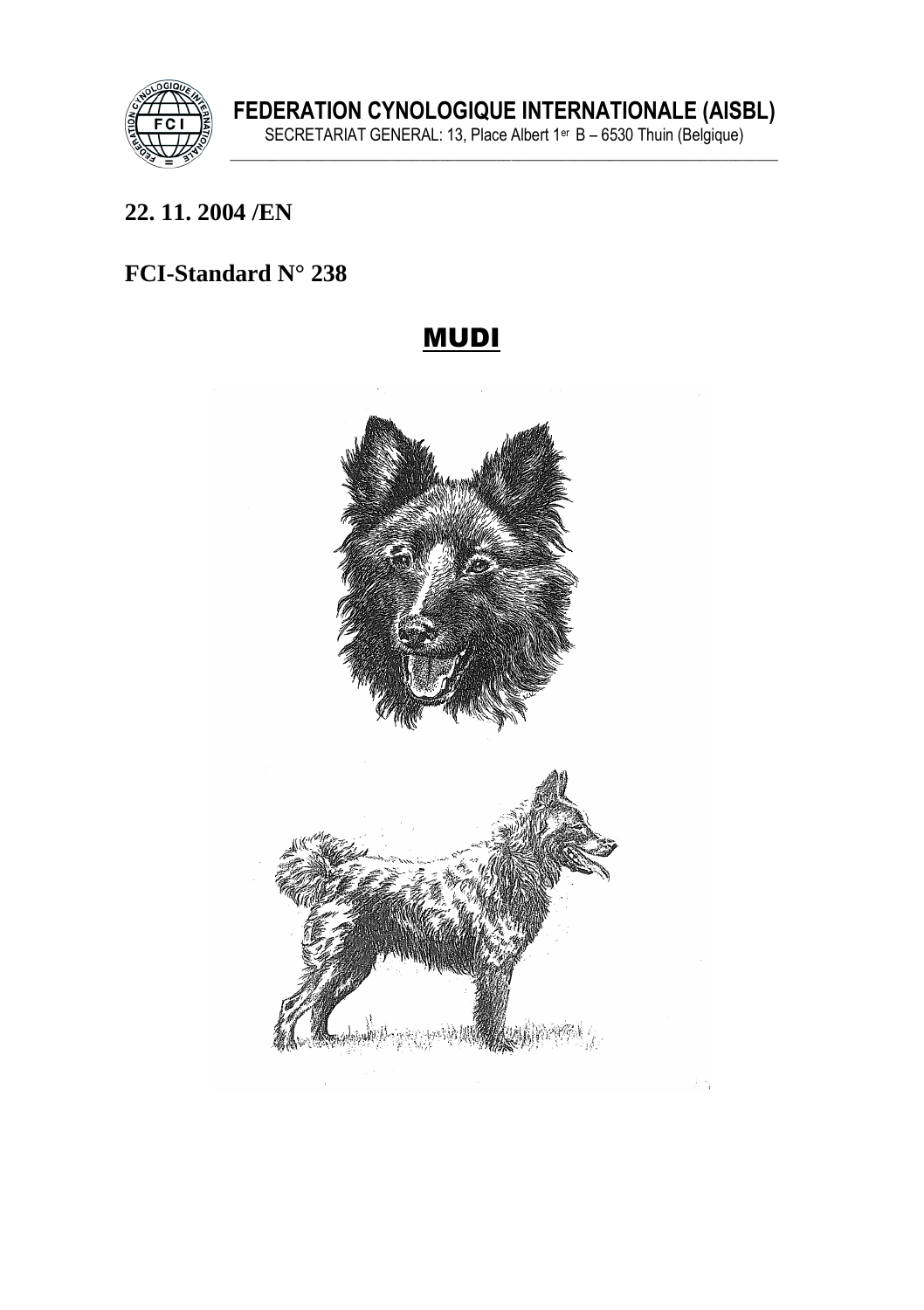**TRANSLATION**: Mrs C. Seidler and Mrs Elke Peper. Official language (DE).

**ORIGIN**: Hungary.

### **DATE OF PUBLICATION OF THE OFFICIAL VALID STANDARD**: 09. 11. 2004.

**UTILIZATION**: Herding dog. Because of his courageous disposition he is very popular with the shepherds for the use of herding large and difficult livestock. He is even used for the battue of wild boar. Excellent guard and companion dog. A dog used for searching out drugs. Watch and alarm dog. Excellent agility dog, lovable house pet. Because of his relatively short coat and his excellent adaptability, it is no problem to keep him in the house.

| <b>FCI-CLASSIFICATION:</b> Group 1 |                        | Sheepdogs and Cattle Dogs |        |
|------------------------------------|------------------------|---------------------------|--------|
|                                    |                        | (except Swiss             | Cattle |
|                                    |                        | Dogs).                    |        |
|                                    |                        | Section 1 Sheepdogs.      |        |
|                                    | Without working trial. |                           |        |

**BRIEF HISTORICAL SUMMARY**: The breed came into being during the  $18<sup>th</sup>$  to the  $19<sup>th</sup>$  century from cross breeding Hungarian herding dogs most probably with various prick eared German **herding** dogs.

**GENERAL APPEARANCE**: Medium sized **herding dog with a wedge-shaped head**. Prick ears. Body topline is distinctly sloping towards the rear. The head and the limbs are covered by short, smooth coat. The other parts of the body have a somewhat longer, very wavy to slightly curly coat. There are different variations of colour.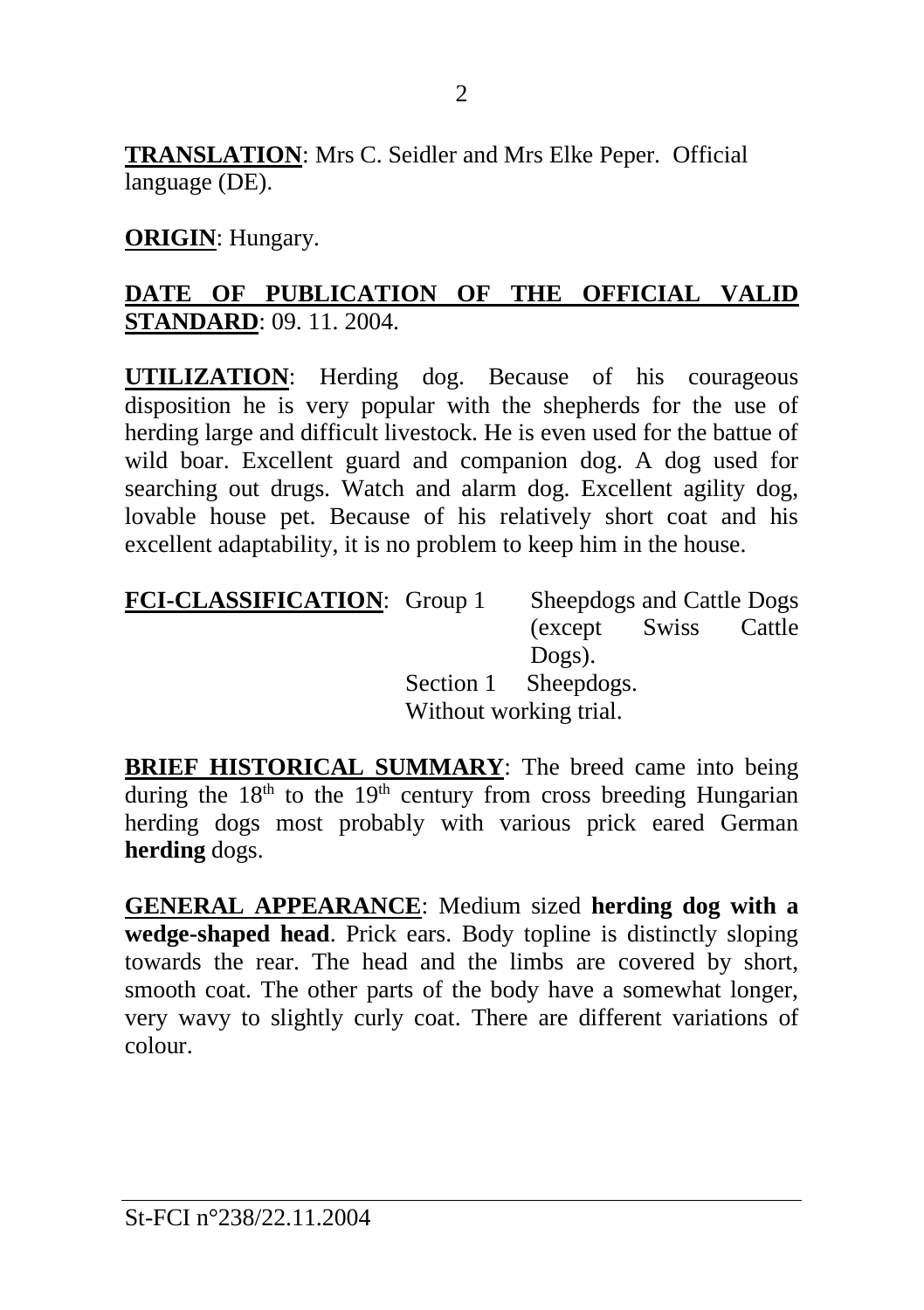## **IMPORTANT PROPORTIONS**:

- The body length is approximately equal to the height at the withers.
- The depth of the brisket is slightly less than half of the height at the withers.
- The length of the muzzle is slightly less than half of the total length of the head.

# **BEHAVIOUR/TEMPERAMENT**:

The Mudi is extremely able to learn, of lively temperament, courageous, watchful, keen to work, alert and adaptable.

**HEAD**: The most striking part of the Mudi is undoubtedly his head. To the observer it should give the impression of an alert, always energetic, cheerful and intelligent animal without any trace of timidity or aggressiveness. The head is wedge shaped, tapering towards the nose.

## CRANIAL REGION:

Skull: Skull and forehead are slightly domed. **Occiput not pronounced.** Superciliary ridges only slightly developed. Stop: Barely pronounced.

## FACIAL REGION:

Nose: Narrow, rounded at front with moderately wide nostrils. In the colours black, white, **fawn** and blue-merle, the nose is always black; in the other colours the nose harmonises with the coat colour; e.g. **the nose in a brown dog is brown and blue grey in a blue grey dog. Brown (liver) coloured dogs have brown eyerims. Blue grey dogs have blue grey eyerims.**

Muzzle: Moderately strong. Bridge of nose straight.

Lips: Tight-fitting to the teeth. Corner of mouth slightly jagged. The lip pigment corresponds with the pigment of the noseleather.

Jaws/Teeth: Complete scissor bite according to the dentition formula. Regular teeth of medium size.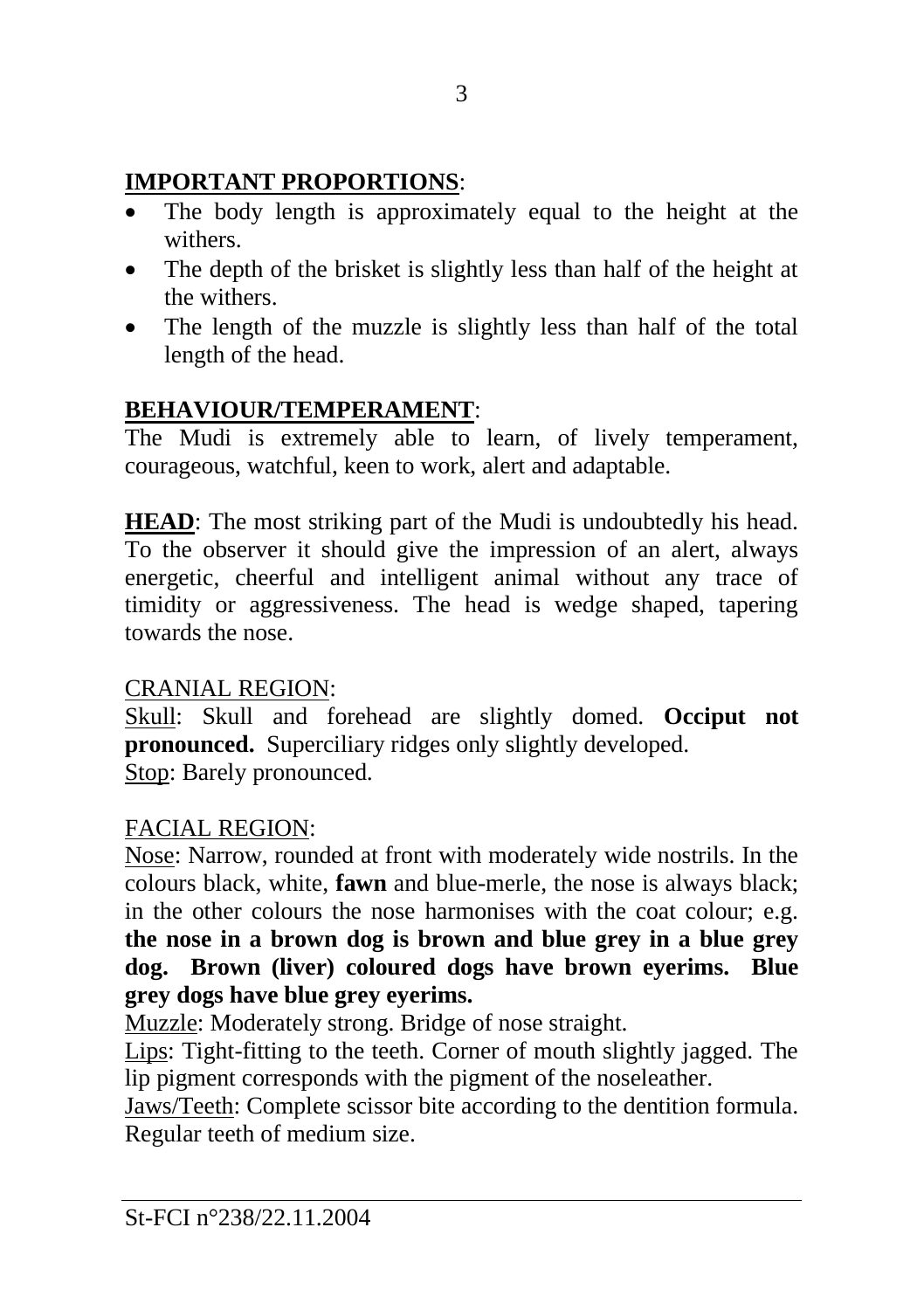**EYES**: Narrow, slightly pointed at inner and outer corners, set slightly oblique, thus having a "dare devil"expression. The eyes should be as dark as possible. **Only** in blue-merle dogs, wall **(white or blue)** eyes are not faulty. Rims of lids are tight, close-fitting to the eyeball and evenly pigmented.

**EARS**: High set prick ears which are of a reverse V-shape and covered **with abundant hair** reaching beyond the edges of the external ears. The response of the ears to stimulation is very lively. The dog can turn the ears independently of each other like a radar screen. Ears are approximately 10 to 15 % longer than their width at the base.

**NECK**: The slightly high set neck forms an angle of 50 to 55 degrees to the horizontal. It is of medium length, barely arched and well muscled. Without dewlap or pronounced neck ruff. In male dogs there can be a barely developed mane; this must, however, never be noticeable.

### **BODY**:

Topline: Clearly sloping towards croup.

Withers: Pronounced, long and muscular.

Back: Straight, short.

Loin: Of medium length. Firmly coupled.

Croup: Short, **very slightly** sloping, of medium breadth, muscular.

Chest: Forechest slightly curved. Ribs somewhat broad and rather flat.

Underline and belly: Sligthly tucked-up.

**TAIL**: Set on at medium height. In repose, hanging, with lower third raised almost to horizontal. When alert and during active movement, the tail is carried in sickle shape, higher than the topline. Docking of tail is undesirable but is not regarded as a fault. If the tail is docked, two or three of the tail vertebrae must be visibly left.

Dogs born without or with a natural stump tail are rare; this is not regarded as a fault. The tail is abundantly coated; the hair on the underside can even be 10 to 12 cm long.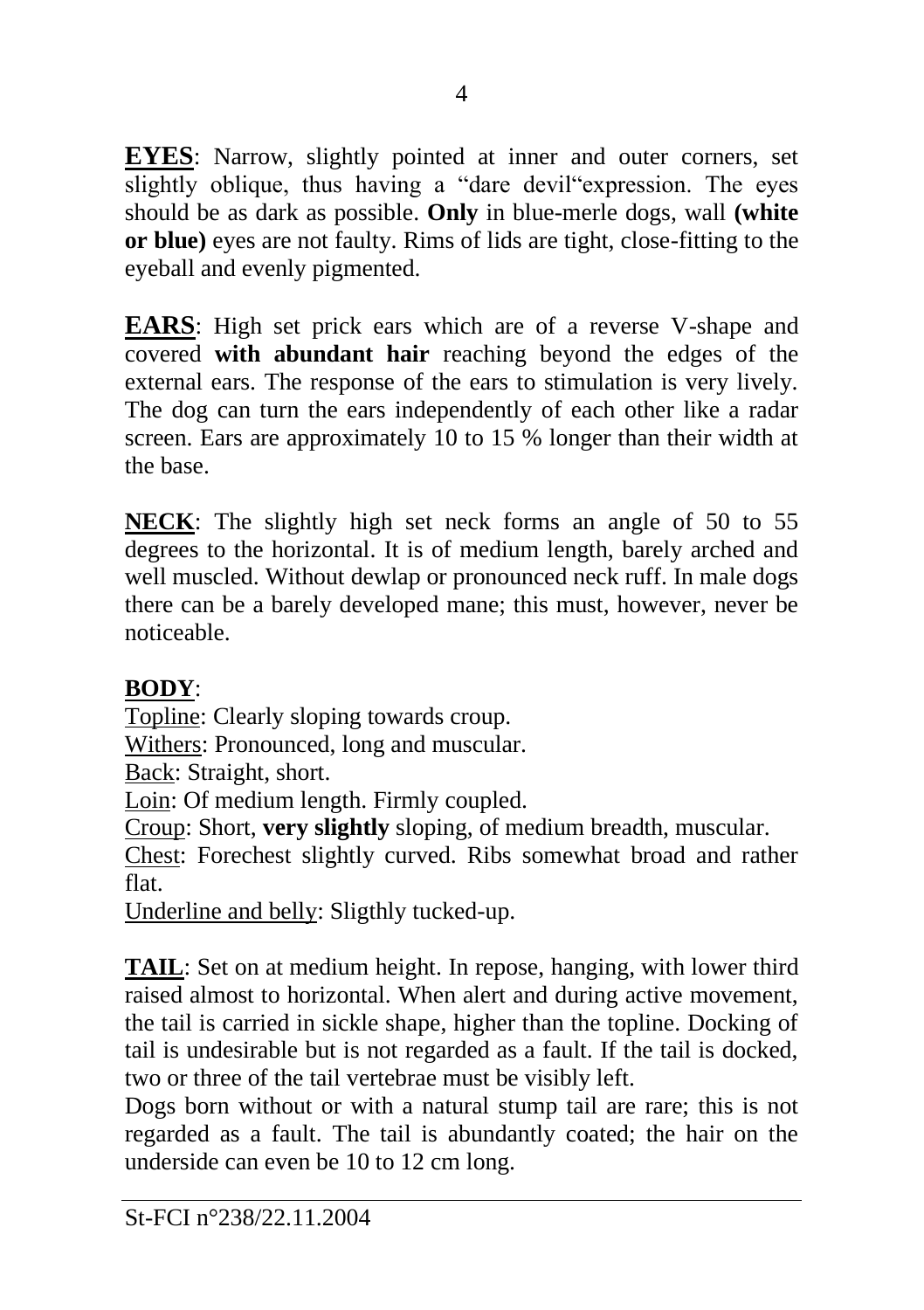### **LIMBS**

#### FOREQUARTERS:

Shoulder: The shoulder blade is moderately sloping and well muscled. The forechest is curved, the point of the sternum only slightly protruding.

Upper Arm: Of medium length. **At 45° with the horizontal.**

Elbow: Close-fitting to the body.

Carpal joint: Firm, dry.

Pastern: Steep.

Forefeet: Round with well knit toes. Little hair between and under the toes. Pads springy. Nails slate grey and hard.

#### HINDQUARTERS:

General appearance: The hind legs are a little overstretched beyond the rear.

Upper thigh: Long, well muscled.

Metatarsus: Short and steep.

Hind feet: Like front feet. Dewclaws not desirable.

**GAIT/MOVEMENT**: The Mudi's characteristic movement are mincing steps.

**SKIN**: Tight, without wrinkles.

#### **COAT**

Hair: Head and front of limbs are covered by short, straight and smooth hair. On other parts of the body, the coat is uniformly very wavy or slightly curled. It is dense and always shiny, about 3 to 7 cm long.

At some spots, cow-licks and ridges are formed. The coat is longest on the back of the forearms and the upper thighs, where it forms pronounced featherings.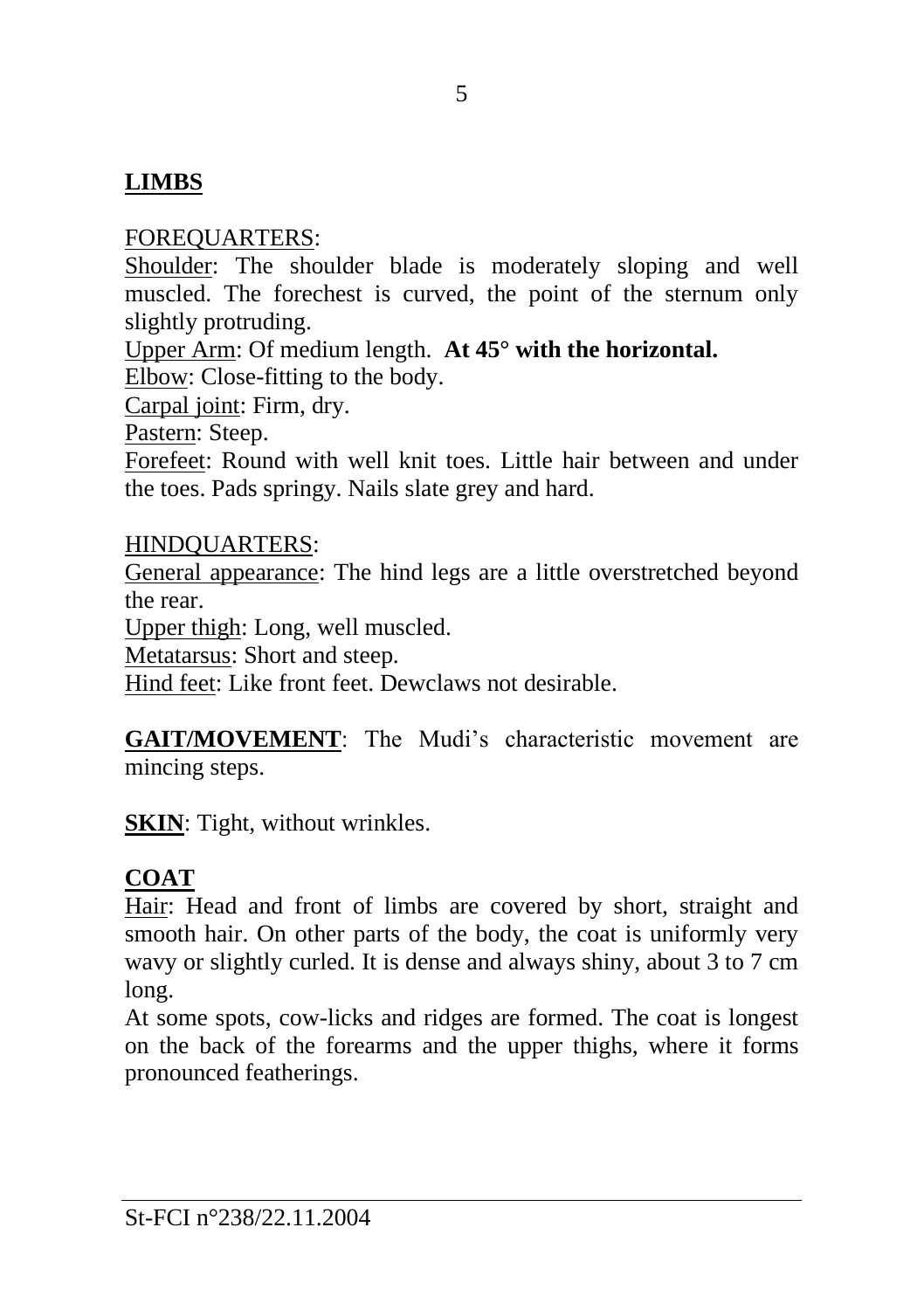Colour:

- **Fawn.**
- Black.
- Blue-merle, i.e. black speckled, estriped, -brindle or -spotted on lighter or darker bluish-grey primary colour.
- Ash coloured (blue grey).
- Brown.

Only slightly extensive white markings are tolerated but not desired. A white patch on the chest, less than 5 cm in diameter, and **small**  white markings on the toes are **tolerated** but not desired.

• White.

# **SIZE AND WEIGHT**:

Height at withers:

| Dogs:    | $41 - 47$ cm; Ideal height $43 - 45$ cm  |
|----------|------------------------------------------|
| Bitches: | $38 - 44$ cm; Ideal height $40 - 42$ cm. |

### $W$ eight:

| ________<br>Dogs: | $11 - 13$ kg. |
|-------------------|---------------|
| Bitches:          | $8 - 11$ kg.  |

**FAULTS**: Any departure from the foregoing points must be considered a fault and the seriousness with which the fault should be regarded should be in exact proportion to its degree and its effect upon the health and welfare of the dog.

## **DISQUALIFYING FAULTS**:

- **Aggressive or overly shy.**
- Any dog clearly showing physical or behavioural abnormalities.
- Flesh coloured, liverbrown or spotted nose in black, white, bluemerle, **fawn** or ash coloured dogs. Flesh coloured or spotted nose in brown dogs.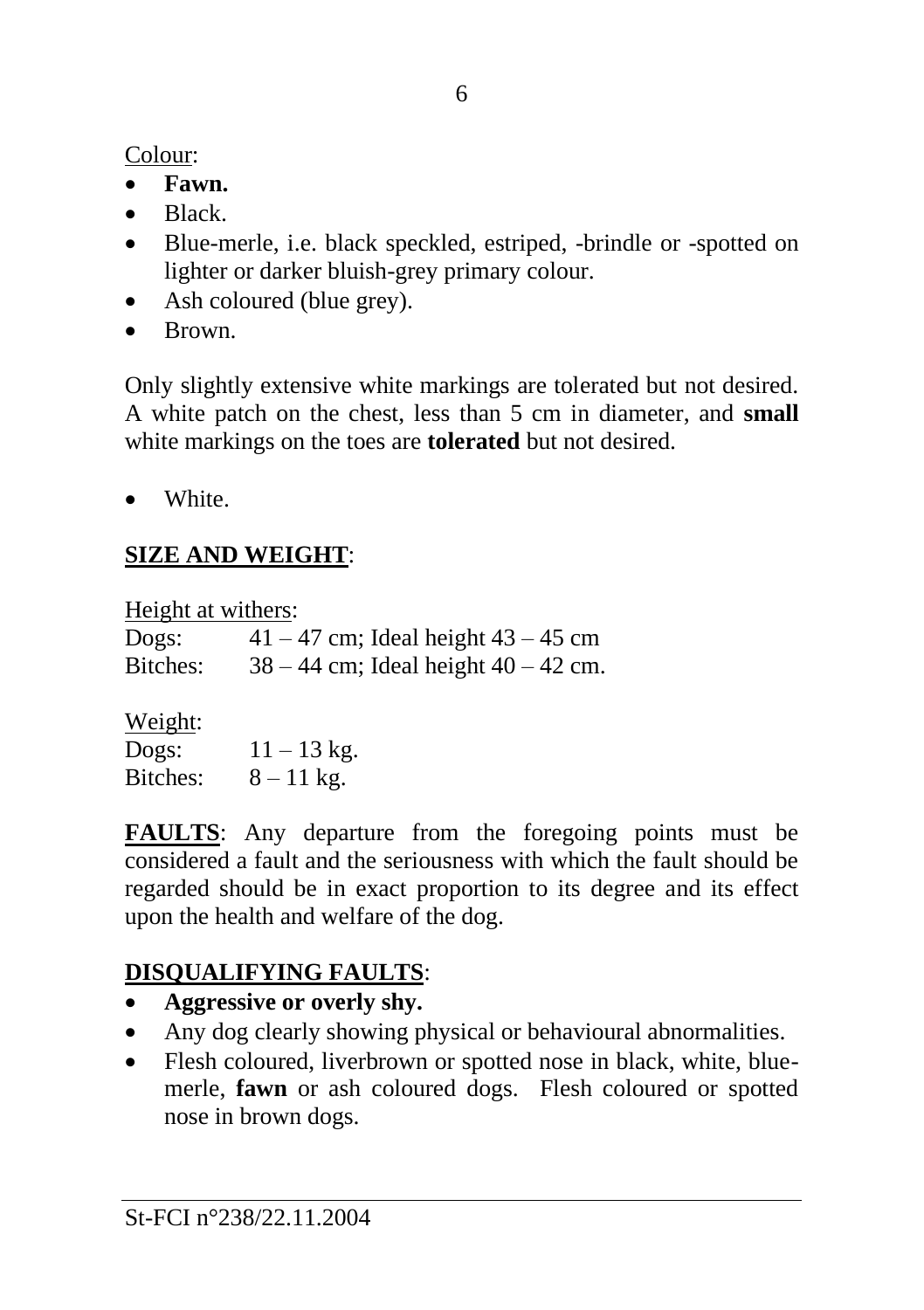- One or more missing teeth (incisors, canines, premolars 2-4, molars 1-2). More than two missing PM1. The M3 are disregarded.
- Over- or undershot mouth, wry mouth. Gap of more than 2 mm between upper and lower incisors.
- Yellow eyes **in black dogs**.
- Drop ears.
- Short, smooth, flat coat on the whole body; long hair on the head. Coat tending towards matting.
- Wolf grey colour, black and tan with yellow to brown markings.
- Height at the withers below 38 or over 47 cm.
- **Albinism.**

## **N.B**:

- Male animals should have two apparently normal testicles fully descended into the scrotum.
- Only functionally and clinically healthy dogs, with breed typical conformation, should be used for breeding.

### **The latest amendments are in bold characters.**